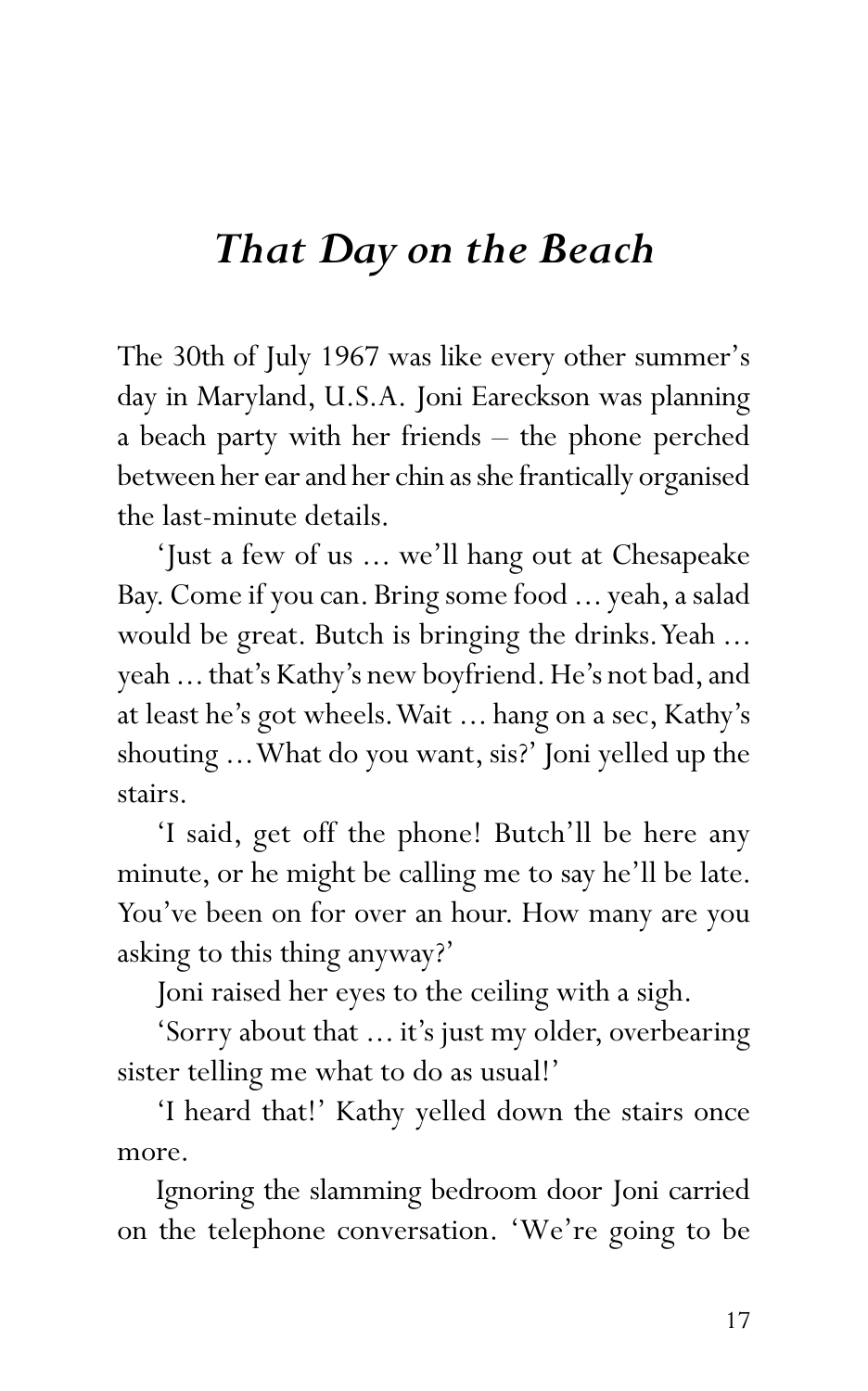there about mid-afternoon. We might get a barbecue going. But I just can't wait to hit the water! It's so hot! But talking about hot  $-$  I've got the coolest swim suit! Yeah... electric blue, got it yesterday. Dick is bound to love it. But I'd better go – I've got my stuff to pack yet. You know the drill – you never know who you might meet on the beach, so look your best!'

The sound of a giggle came from the other end of the line and then Joni hung up the receiver. Running upstairs to her bedroom she mentally went through the things she would need to take with her in her holdall – lip gloss, sun-screen, sandals, costume. One by one they all got flung into the bag. Stopping for just a minute, she decided to put the costume on under her clothes. It would cut down on the changing time at the beach – and she would be having a long cool dip in no time. Quickly she pulled it on, smoothed it down and taking one last look at her complexion in the mirror she flicked her short blonde hair and smiled. Yes, she was right... Dick would love it. And if Jason was on the beach he might cast a couple of jealous looks her way. They had been an item once but had decided to split. In one way it had been for the best. Joni knew that. Somehow Jason and Joni hadn't brought out the best in each other. 'I don't know if he was that good an influence on me,' Joni mused as she pulled on her shorts and T-shirt once more. 'But Dick is lovely ... and a good friend of Jason's. I think it's going to work out all right.'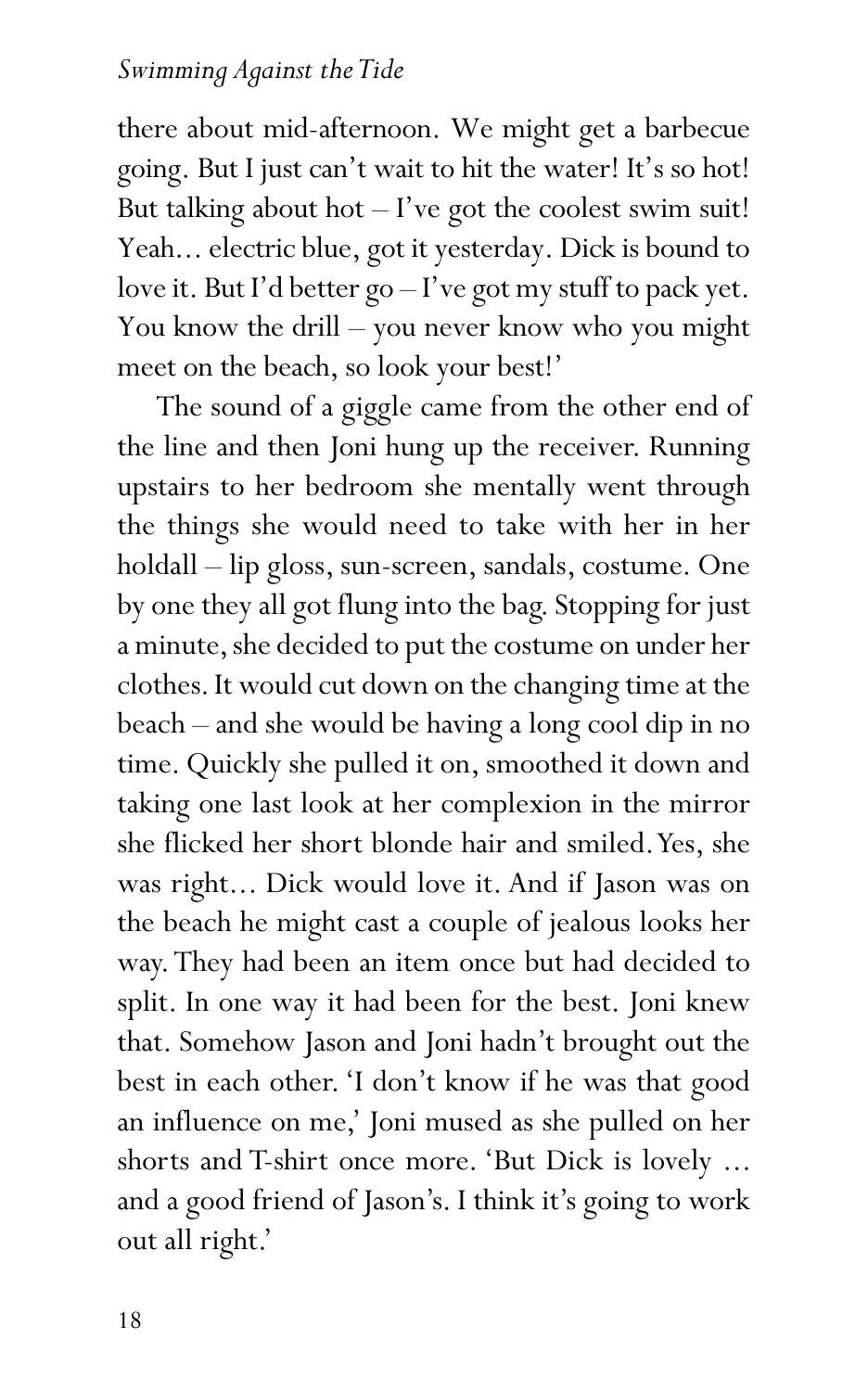But as Joni was about to rush downstairs again, her eye caught sight of the slightly worn Bible on her bedside table. She flicked a bit of dust off the cover. That didn't look good, she thought. How long was it since she had read it, really read it? Joni didn't care to count the days that had passed since she'd spent some time one-on-one with God in prayer and reading his Word.

Only the other afternoon Joni had straddled the back of Tumbleweed, her chestnut mare, and looked across the wide panoramic view that surrounded the ranch. She had prayed then that God would turn her life around ... the shallowness, the sin, the temptations. Joni had been fighting it all but losing spectacularly. The Bible lay there – a silent niggling reminder of the standards she couldn't keep and the life that she knew she was missing out on. There was something wrong. But right now there was a venue to prepare and a schedule to keep to – summer-time fun. Perhaps a quick apologetic prayer would keep God happy and salve her conscience ... but even in the middle of a good intention there was a loud knock on the kitchen door and a frantic call upstairs, 'Joni, are you ready yet? Butch is here already!'

Joni grabbed the beach bag, flicked her hair one last time and ran out the door – the Bible would have to wait for another day and so would God.

Arriving at Chesapeake Bay, it was still wonderfully warm. Butch parked the jeep close to the sands and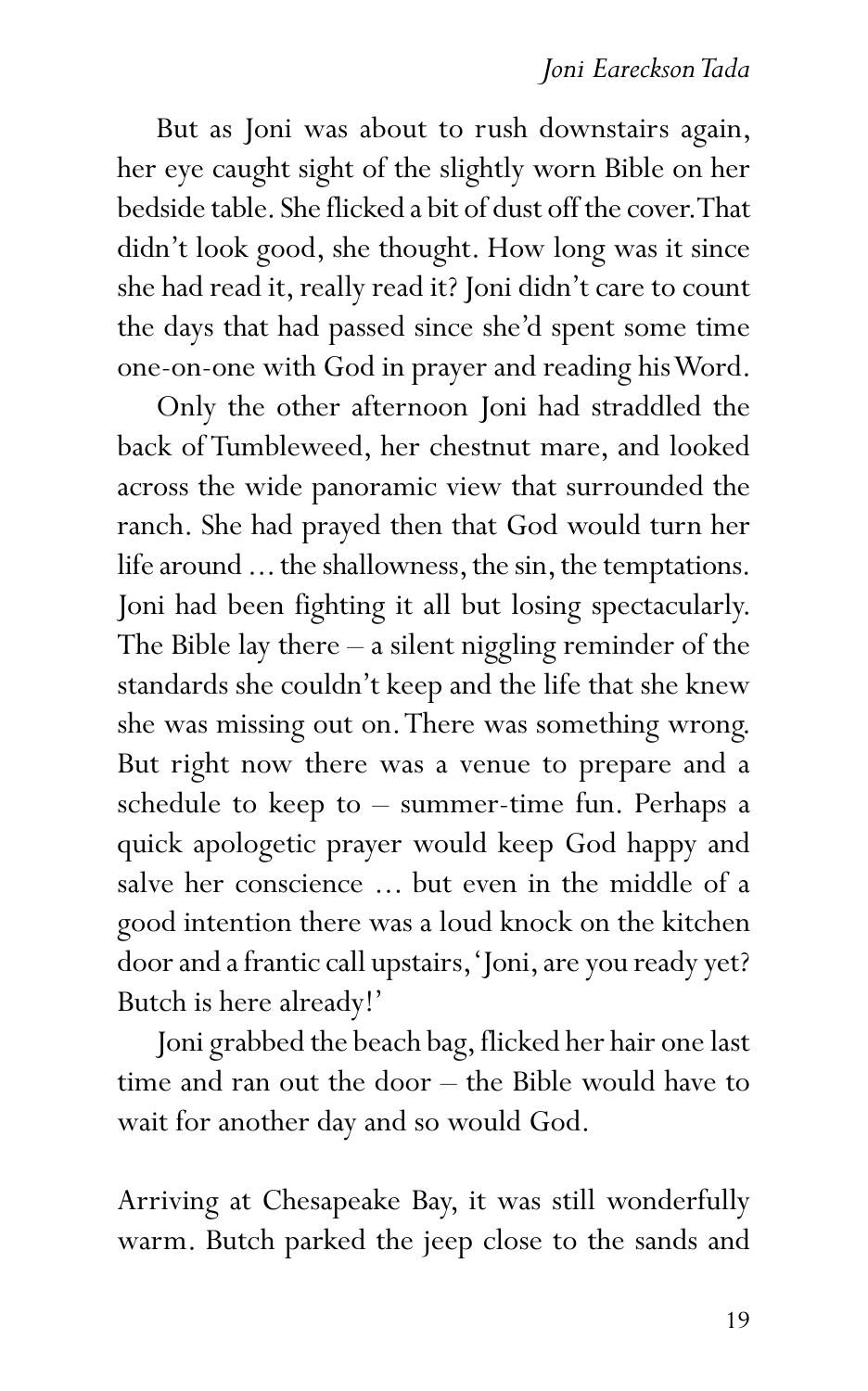## *Swimming Against the Tide*

with one arm full of provisions and the other round his new girlfriend, Butch and Kathy headed off to set up the picnic site and then catch some sun. Kathy turned to Joni before heading off, saying, 'We'll get the rest of the stuff later. If you want to go swimming I'll take your bag for you. We'll set up by those trees over there.'

Joni nodded. 'That's great. I said it would be mid to late afternoon before things really got started. Right now I'm going to cool off.' Joni stripped off her shorts and T-shirt and stuffed them inside the bag.

'Love the costume!' Kathy exclaimed.

With a wink and a wave Joni handed Kathy her bag and shot off across the sand to a little outcrop of rocks by the edge of the water. 'These look just the right place for a dive,' Joni thought to herself.

A shiver went down Joni's spine as she anticipated the feeling of cool water skimming across her skin. A long cool soak was just what she needed. In the distance she could spot Butch spreading out a towel and Kathy sitting down beside him. Joni waved at the young lovers. Kathy waved back and then Joni edged out across the rocks to a large flat one – a perfect place to dive from. Kneeling down, she splashed some surf across her body to cool herself before diving in. In the distance, a couple of cars drew up and parked beside Butch's jeep. It was going to be a relaxing, fun-packed afternoon at Chesapeake Bay. 'I'm going to enjoy this,' Joni thought ... and then she dived.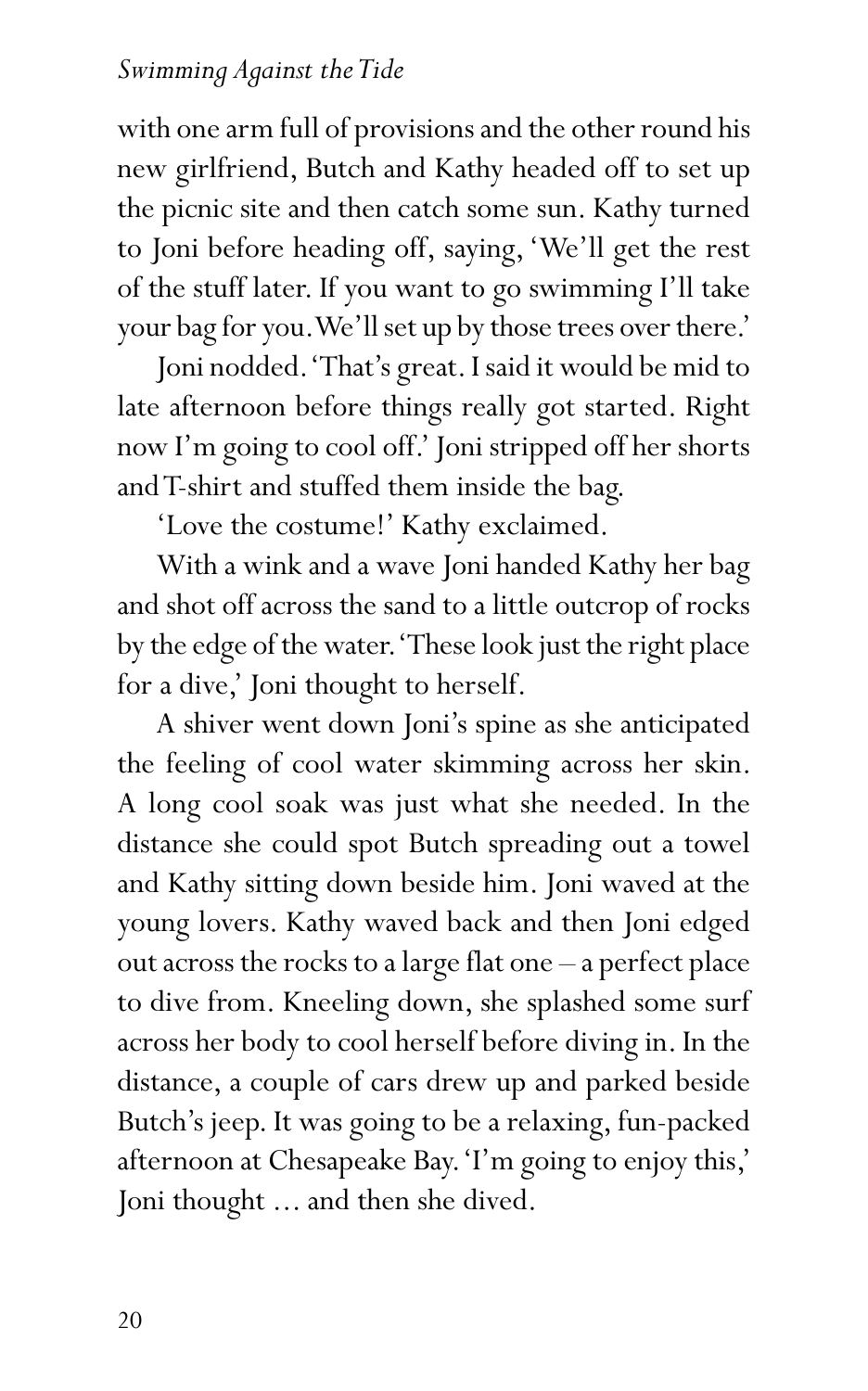\* \* \*

The water was dark and murky, but Joni had dived there before many times and every time it had been the same. You sliced the water, sinking further; the flick of your toes against the surface told you that you were completely under; and then the weightless, almost airborne feeling as you began an existence in this magical underwater world. But this other world was full of dangers if you didn't reach for the surface and force your head through to the oxygen and life above. Not that danger had entered Joni's thoughts for one moment: when you've done something a hundred times, you don't stop to think on the one hundred and first. You only stop if something goes wrong.

And nothing appeared to be wrong as Joni's body sliced the surface. In a split second the water's skin broke and she slipped beneath. Her arms outstretched, her legs taut, she waited to feel the sensation of her whole body skimming underneath the water – but something happened which changed everything.

Joni's forward movement stopped abruptly and jarringly, as her body crumpled against something hard and unyielding. The sensation of the cool dark water disappeared in the darkness as Joni's other senses took over: she could hear deep muffled sounds of something being dragged or perhaps rolling against the gravely sand. A loud electric buzzing went off in her ear.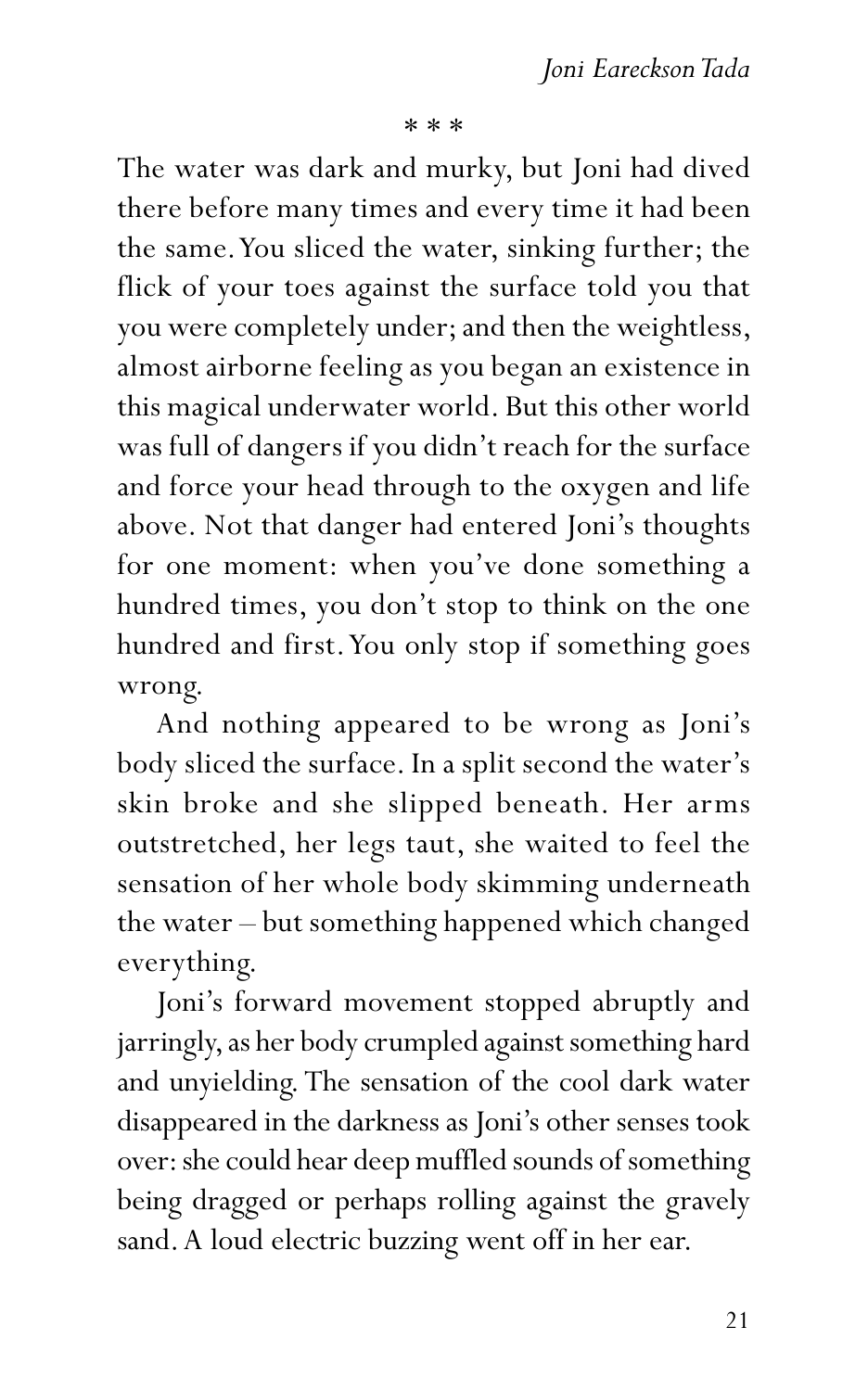## *Swimming Against the Tide*

Joni heard these sounds that felt like sensations, yet though she knew she had hit her head against something as she dived, she felt no pain.

Confused and disorientated, Joni suddenly realised that her face was being rubbed against the crunching, grinding sand at the bottom of the bay.

'What's happening?' her thoughts screamed in the emptiness. 'I can't move. Am I caught in something?'

As she floated amongst the debris of seaweed and sand, small undercurrents lifted Joni slightly and dropped her further on, just a few steps. Her body flopped then settled, flopped then settled, drifting aimlessly across the bottom of Chesapeake Bay.

Light broke through the dark waters, picking out pieces of shell and coloured stones on the bottom of the Bay. Joni's thoughts suddenly cleared as the reality struck home of where she actually was.

'I need to get out. I need air. What's happened to me. Am I dead? No, I can't be. I'm alive. I am alive. Oh God, help!'

With that hurried, frantic prayer, pictures flooded into Joni's head ... her mother, her father, the people she loved – the things she had done, the things she hadn't done. Just then she heard a voice, muffled but puzzled – sounding, breaking through the water: 'Joni? Joni?'

Two long tanned legs came towards her as the voice sounded out once again, but closer this time. 'Joni, what are you doing down there? Joni, are you looking for shells?'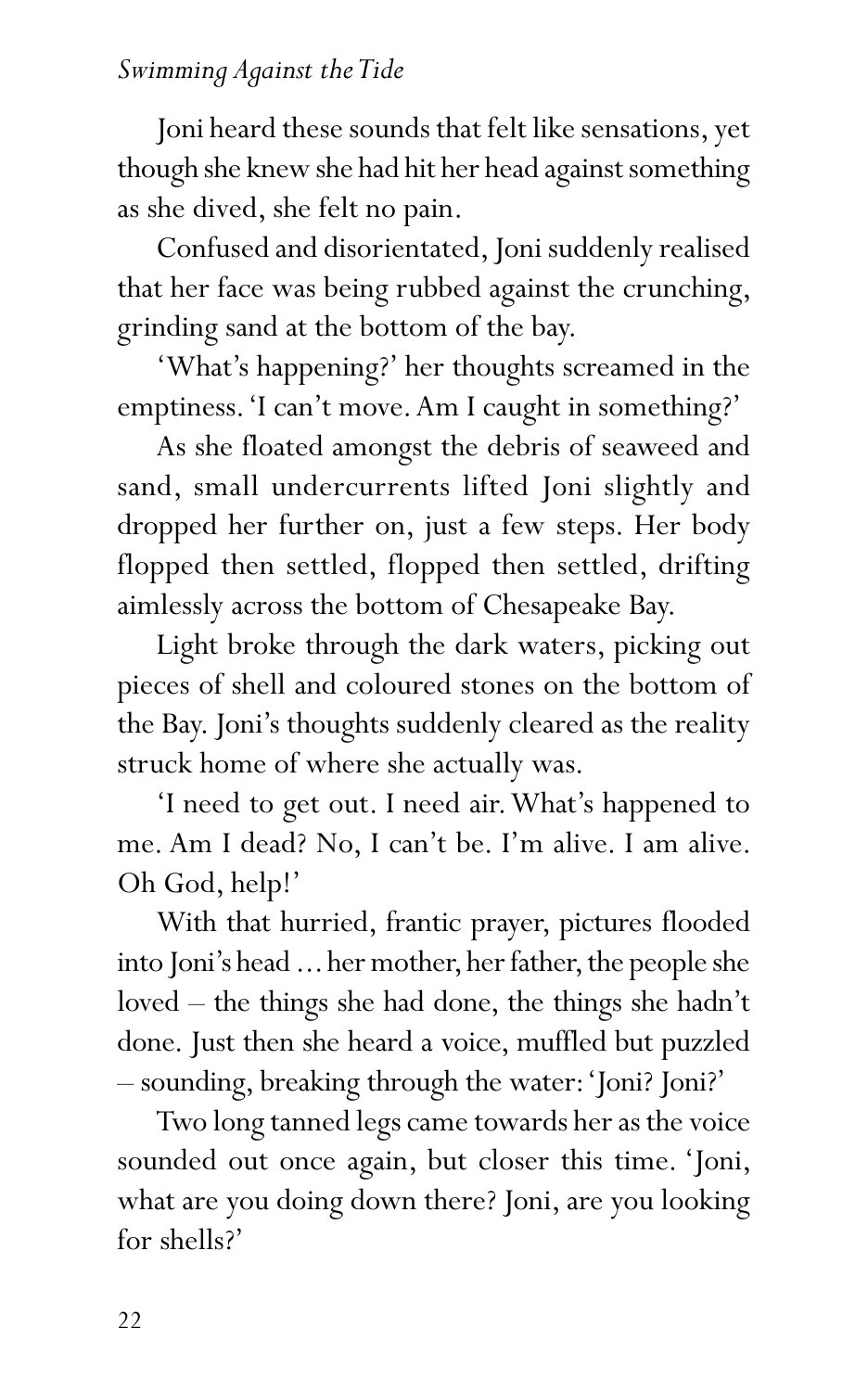It was Kathy!

'Kathy's here! She'll help. She'll know what to do.' Joni thought as she tried to struggle – but she couldn't even do that. It was as if a weight on her body had trapped her, squashing her into the sand, tying her to the ebb and flow of the tide.

Joni's eyes rolled round in their sockets. She strained to look up and catch Kathy's eye, but not even her head could move where she wanted it to. All she could see was the dark shape of Kathy's shadow moving towards her across the shingle.

Soon the shadow was on top of her – but just then the darkness began to creep in. 'Oh please, God, don't let me die!' Joni's thoughts screamed.

Just then, two strong arms reached down and grasped Joni under her armpits. In the grappling, stumbling struggle Joni was lifted free of the water and ... 'Oh, God, thank you, thank you!' She could breathe.

The anxious face of her sister looked down on Joni as she struggled to hold her above the water. 'Are you O.K.?' Kathy asked. The tone of her voice told Joni there was something wrong ... very wrong ... but Joni already knew that.

'Kathy,' Joni's voice cracked, 'I can't move. Why can't I move? My legs are stuck, my arms too. I can't move anything. Is there wire there or some net?'

But by this stage Kathy was taking charge, ordering curious onlookers to pull over their inflatable raft. 'Get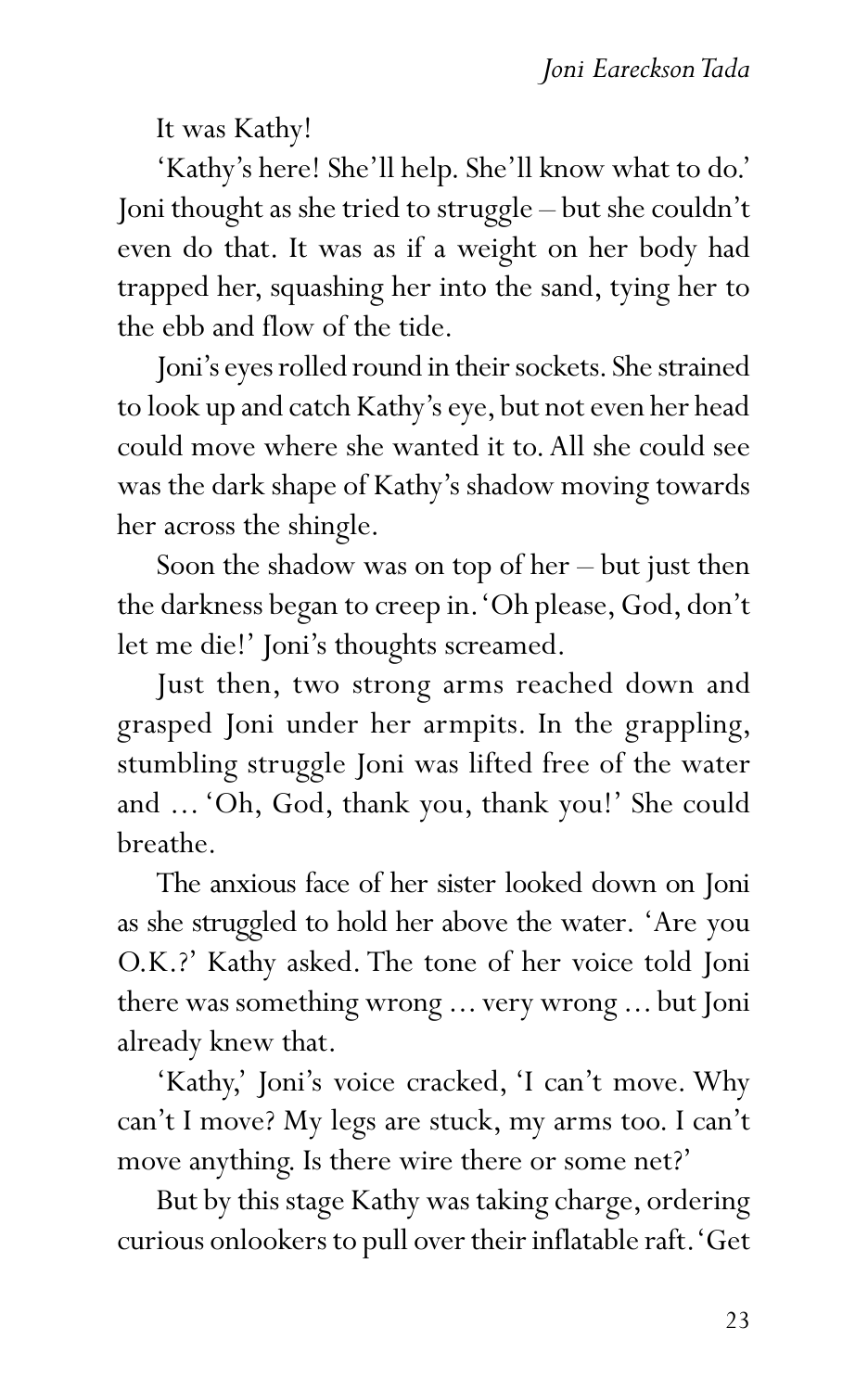that thing over here quick! You on shore call 911. We need the emergency services here ... now!'

Two young men swiftly paddled their raft over to where Kathy was struggling with Joni's weight in the water. Another was now running up the sands towards a phone kiosk by the road. Butch stood on the edge of the shore as Kathy and the two men gently laid Joni on the raft and pushed her across the water to the beach.

'Joni, what's wrong? Kathy was worried about you. You were under so long.' Butch leaned over the floating raft and looked at Joni with an anxious expression on his face. 'What were you doing out there? Fishing?' He laughed self-consciously but stopped as he saw Joni's pale face and the tears in Kathy's eyes.

The raft scraped against the sand as it was pushed against the shore and it didn't take long before a crowd gathered.

'Get back, everyone!' Kathy yelled. It seemed as if the beach party had started early and everyone was treating Joni as a side-show. But Joni didn't recognise any of the faces and hated this feeling of being some sort of local curiosity. Anxious whispers and mutters arose from the crowd. Joni tried to listen in but Kathy started pushing people away. 'Move along with you – and somebody call an ambulance!'

As the curious onlookers wandered away, Butch kneeled down beside the inflatable raft and into Joni's line of vision. 'You O.K., kid?' he asked.

Joni couldn't nod, move her head or anything – all she could do was call out.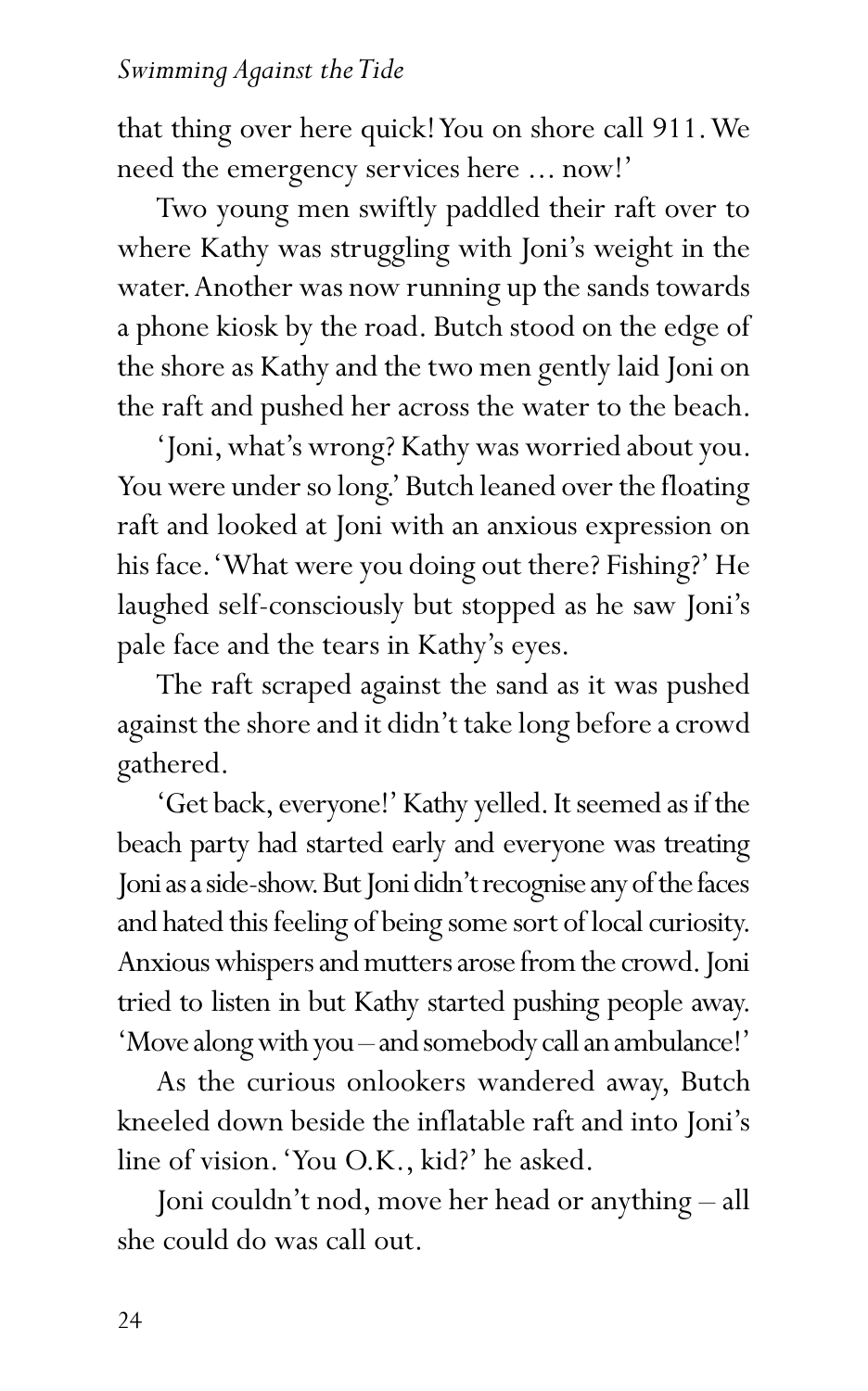'Kathy! I can't move. I'm so scared. Kathy!'

Kathy was back at her side in an instant. 'It's all right,

Joni, I'm here. It's going to be all right. You'll see.'

'Hold me please, Kathy. Hold me.'

'But I am, honey. I am.'

Just then the awful realisation hit Joni. 'I can't feel anything. Nothing at all.'

Kathy's face froze.

'Come on, Jon. Nothing? How about this?' She squeezed Joni's leg, hard.

'No, nothing,' Joni whispered.

'How about this then?' Kathy brushed her sister across the arm.

Panic rose in Joni. She whimpered, 'No! I tell you, I can't feel it! I can't feel anything.'

Kathy stopped, then reached her arm across Joni's chest to rest it on her sister's shoulder.

'How about that?'

Relief was written across Joni's face.

'Yes! Yes! I feel that!'

'Oh, thank you, Jesus. I'll be O.K.' Joni thought. 'I must have just hit my head in diving and the numbness will wear off in an hour or two.'

Wanting to reassure her sister, Joni looked up at Kathy and smiled. 'It's going to be O.K. Don't worry. God won't let anything happen to me!'

But then the sirens sounded in the distance and grew louder as the ambulance pulled into the parking lot. Two paramedics appeared, carrying a stretcher across